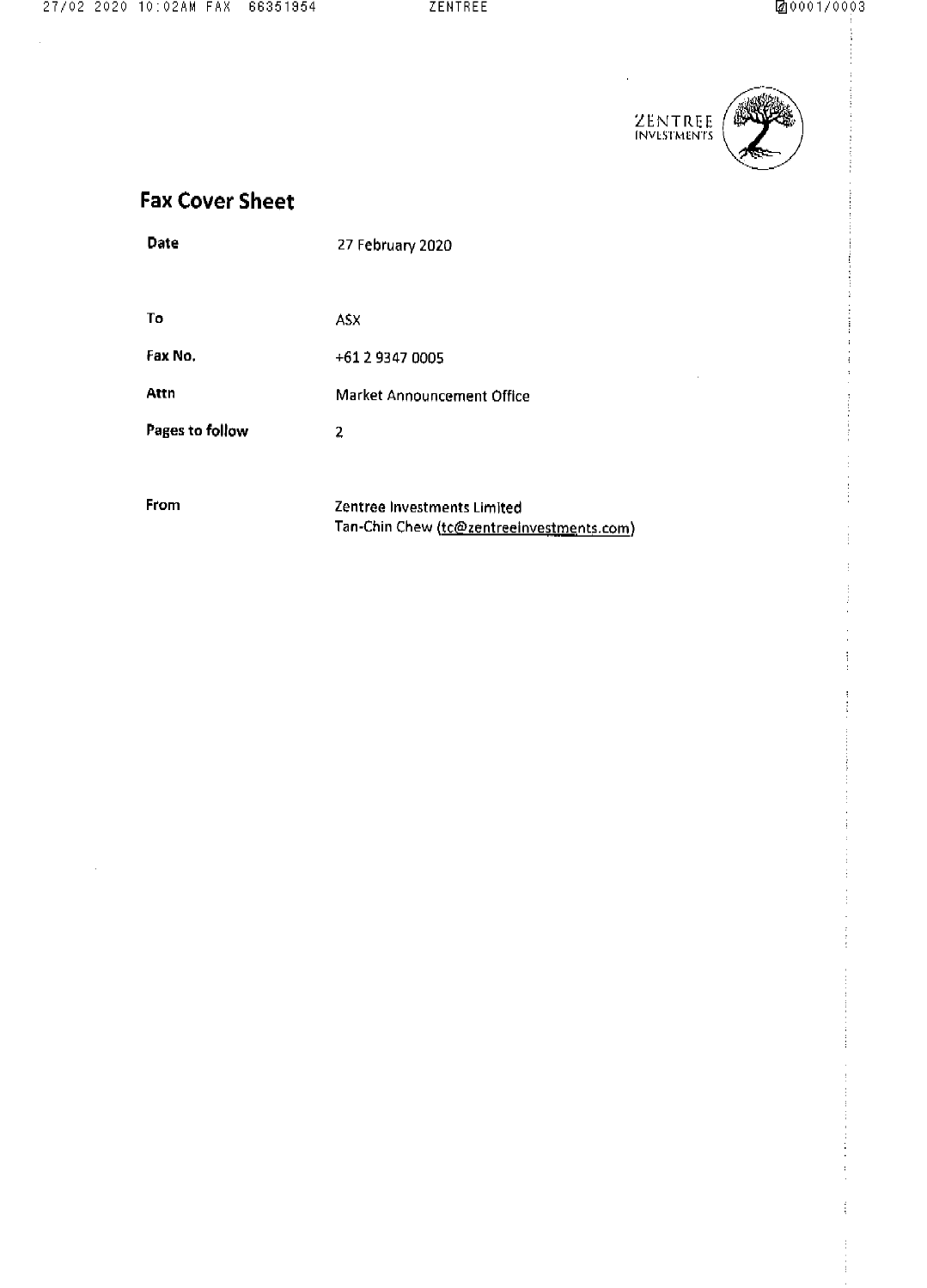605 Page 1 of 2 15 July 2001

### **Form 605**

**Corporations Act 2001** Section 671B

## Notice of ceasing to be a substantial holder

| To Company Name/Scheme                          |             | ENERGY RESOURCES OF AUSTRALIA LTD |  |
|-------------------------------------------------|-------------|-----------------------------------|--|
| <b>ACN/ARSN</b>                                 | 008 550 865 |                                   |  |
| 1. Details of substantial holder (1)            |             |                                   |  |
| Name                                            |             | ZENTREE INVESTMENTS LIMITED       |  |
| ACN/ARSN (If applicable)                        |             |                                   |  |
| The holder ceased to be a substantial holder on |             | 25/02/2020                        |  |
| The previous notice was given to the company on |             | 17/02/2020                        |  |
| The previous notice was dated                   |             | 13/02/2020                        |  |

2. Changes in relevant interests

Particulars of each change in, or change in the nature of, a relevant interest (2) of the substantial holder or an associate (3) in voting securities of the company or scheme, since the substantial holder was last required to give a substantial holding notice to the company or scheme are as follows:

| $Date$ of<br>change | Person whose<br>relevant interest<br>changed | Nature of change (4) | Consideration given in<br>relation to change (5) | Class (6) and<br>number of<br>securities affected | - Person's votes<br>affected |
|---------------------|----------------------------------------------|----------------------|--------------------------------------------------|---------------------------------------------------|------------------------------|
|                     | Rafer to<br>Annexure A                       |                      |                                                  |                                                   |                              |
|                     |                                              |                      |                                                  |                                                   |                              |

### 3. Changes in association

The persons who have become associates (3) of, ceased to be associates of, or have changed the nature of their association (7) with, the substantial holder in relation to voting interests in the company or scheme are as follows:

| Name and ACN/ARSN (if applicable) Nature of association | ------ |
|---------------------------------------------------------|--------|
|                                                         |        |
|                                                         |        |
|                                                         |        |

#### 4. Addresses

The addresses of persons named in this form are as follows:

| Namo                           | <b>Address</b>                                       |  |  |  |
|--------------------------------|------------------------------------------------------|--|--|--|
| ZENTREE INVESTMENTS<br>LIMITED | 65 CHULIA STREET #45-04 OCBC CENTRE SINGAPORE 049513 |  |  |  |
|                                |                                                      |  |  |  |

| <b>Signature</b> |                                    |          |            |  |
|------------------|------------------------------------|----------|------------|--|
| print name       | RICHARD AND HONY<br><b>MAGIDES</b> | capacity | DIRECTOR   |  |
| sign here        |                                    | date     | 27/02/2020 |  |
|                  |                                    |          |            |  |